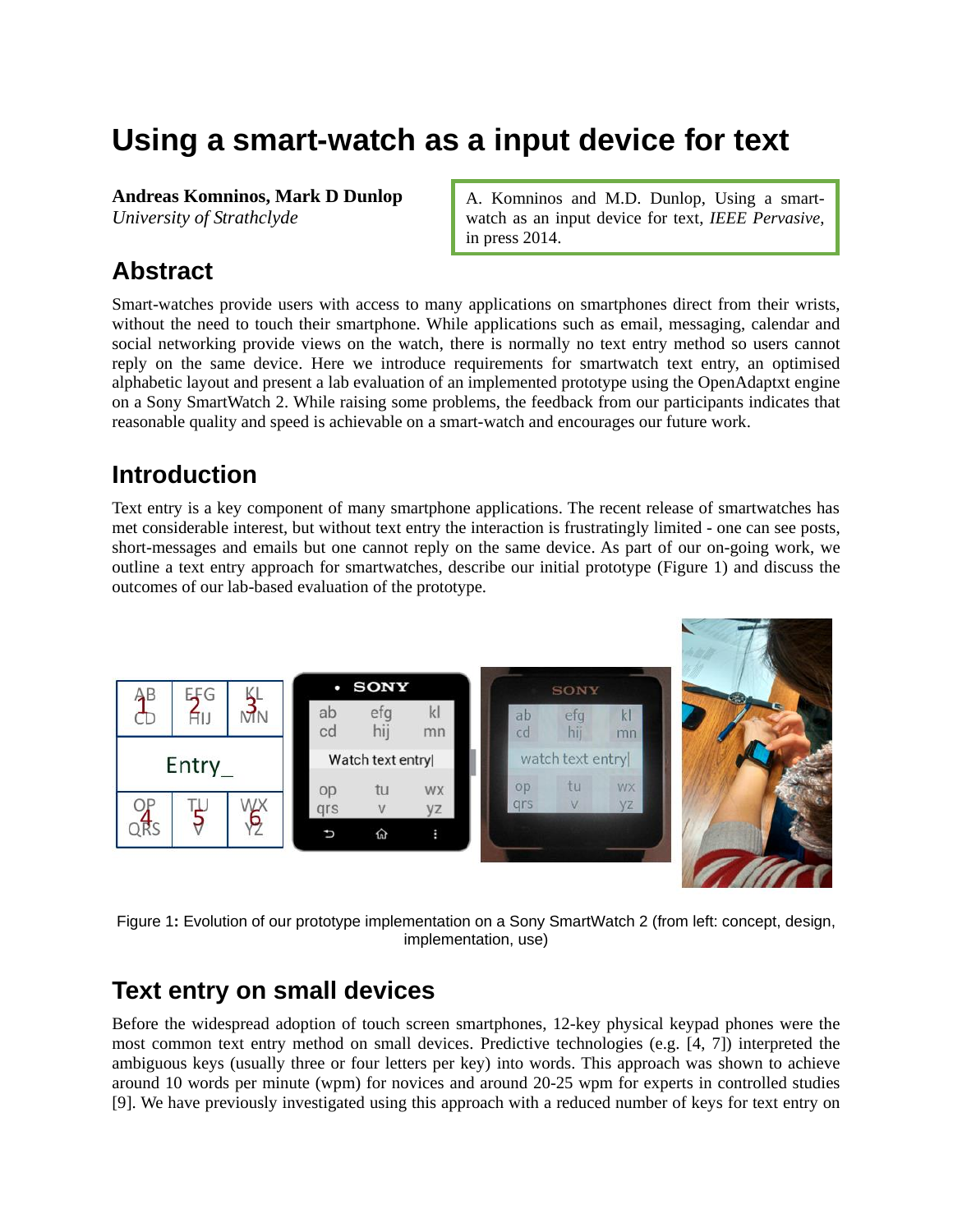watches [3], but implemented on a touchscreen handheld at the time. While in theory 12-key ambiguous predictive text quality was very high (over 90% accurate), each key sequence could match many different words. Some of these sequences included pairs of common words that caused particular problems (e.g. on a standard phone keypad *he* and *if* were typed on the same keys). The early models of prediction were based on simple unigram dictionary models where the most common word matching a sequence was suggested. Nowadays, phones have much more power and memory so can easily support more complex prediction models that greatly reduce the impact of ambiguity.

Alternative approaches for input on small devices include handwriting [13], fast but difficult to learn chord keyboards [12] and specialised alphabets [19]. Many domestic appliances such as televisions and games use a date-stamp inspired method, where the user scrolls through the alphabet and picks letters from a 2D line or 3D grid. However, this has been shown to be a slow entry method [1]. Finally, gesture word-based input techniques [10] have shown great benefits for mobile phones and can provide a fast and more relaxing input method than continuously tapping very small on-screen buttons.

There is currently very little work focusing on text entry for smart watches. One such method is Zoomboard [14], where a full QWERTY keyboard is shrunk to fill the smart watch screen. Users tap once to zoom into a keyboard area and a second time to select a letter from that area. Although shown to be good enough for input speeds up to 9 wpm, this interaction method lacks suggestion support and increases the number of interactions, as additional input is required for zooming. Further, this method places a cognitive load on users who have to remember the approximate area where the desired key might be located. Minuum recently demonstrated smartwatch entry using a keyboard that compresses a QWERTY keyboard layout to one line and incorporates word suggestions. Its efficacy has not been evaluated in a publication and the layout has not been formally evaluated as being optimal for this size of device, although the keyboard is a direct derivative of the work of Li et al. [11] who have shown this keyboard layout to work efficiently on tablet size devices.

Based on literature and our previous experience [2], we hypothesise that efficient text entry is possible with a wearable device such as a smartwatch. The remainder of the paper discusses our examination of this hypothesis, starting with how we derived our keyboard layout, followed by the interaction design and the results of a lab-based experiment. We conclude with suggestions for improvements in our design.

## **Initial Design**

We decided to focus on taps for the prime input method, as this is the quickest simple interaction to perform, compared to handwriting and tracing [2, 17]. As the accuracy of taps declines very rapidly when buttons are small [16] we decided to design for large keys, rather than trying to squeeze overly small keys onto the device and rely heavily on correction.

We segmented the display into seven zones (Figure 1 left). Zones 1...6 form large ambiguous keys while the centre zone shows the current input text and also acts as a space bar. For word entry the user will type on keys 1…6 with the input being disambiguated by the text entry system (running on the connected smartphone). In [Figure 1](#page-0-0) we have shown an allocation of the alphabet to the six keys with letters *ABCD* sharing button 1, *EFGHIJ* sharing button 2 etc.

For our initial design we defined interaction as follows:

- 1. A tap on an ambiguous key entered that key number and updated the current word display to reflect the most likely word from the disambiguation engine based on the current key sequence.
- 2. A first tap on the central zone added a space with subsequent taps rotating through alternative suggestions that match the ambiguous entry.
- 3. Swipe gestures were defined as follows: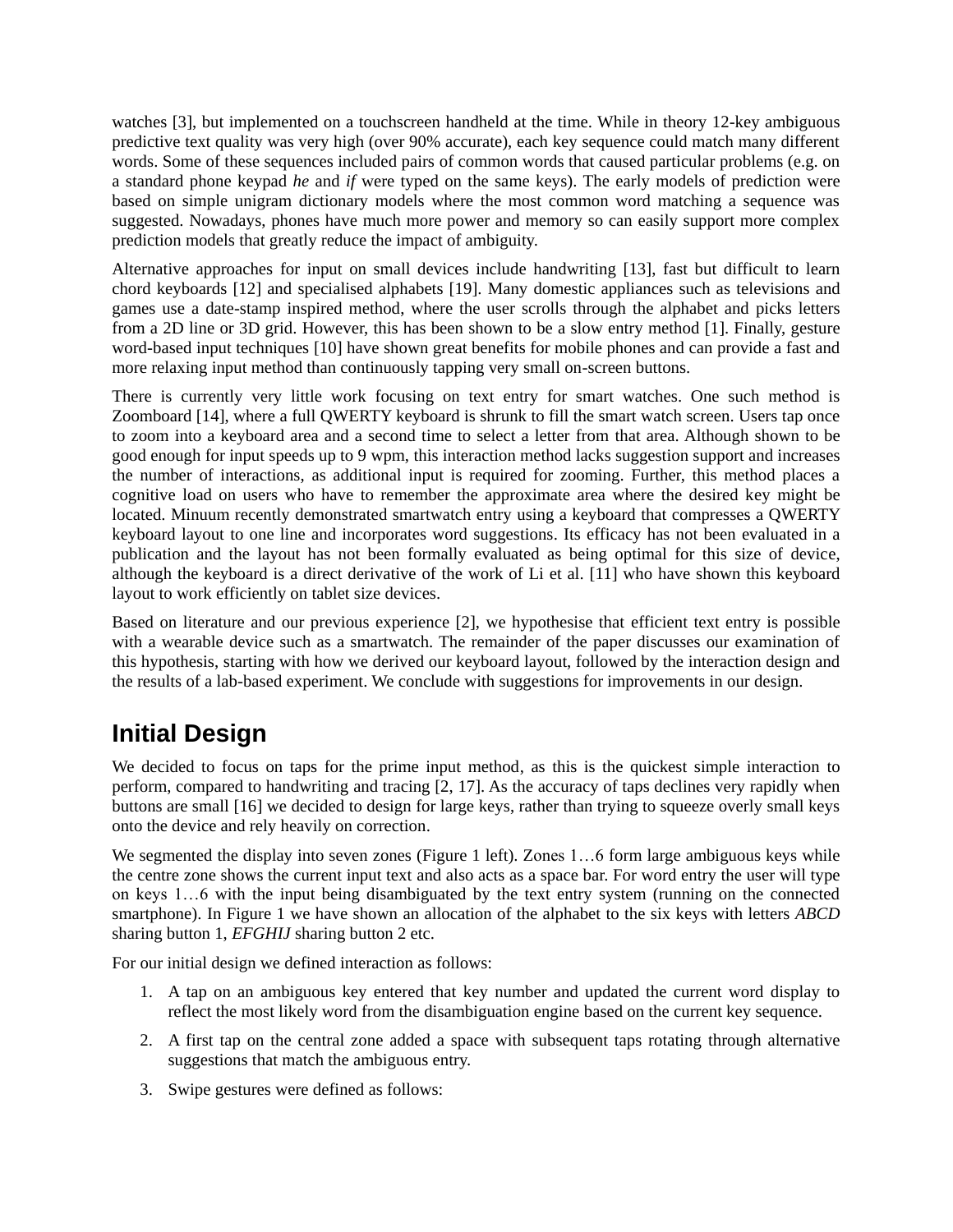- $\leftarrow$  Backspace
- $\rightarrow$  Word completion
- ↑ Toggle capitalisation
- ↓ Numeric punctuation mode
- 4. A long press on the centre zone enters edit mode to allow movement of the caret while a long press on the alphabetic keys will show extended characters for that key (e.g. à, á, å, ç etc. on the ABCD key).

### **Keyboard Layout**

While there has been considerable work on optimised keyboard layouts (e.g. [5, 15]), here we decided to maintain a standard alphabetical layout to aid initial pick-up usability. There are, however, many ways to split the alphabet across multiple keys, with two competing optimisation criteria: ambiguity of the layout and movement distance. To reduce ambiguity errors the best assignment of letters to keys would separate letters that can commonly cause confusion when in the same location in a word (e.g. putting *a* and *e* on the same key would be problematic as many common words, such as *bed* and *bad*, are only differentiated by this pair). Arranging the splits can help minimise the distance a user has to move his/her finger when entering text by putting commonly co-occurring letters on the same key. In the extreme case putting all 26 letters on one key would minimise the amount of movement of the fingers while typing, but at a massive cost to ambiguity.

We analysed all possible alphabetic arrangements over six keys using a normalised ambiguity score based on *badgrams* frequencies for English and distance based on *bigram* data (using same data as [5]). The least ambiguous keyboard was *abcd efgh ijklm nop qrs tuvwxyz* while the keyboard with least travel for the finger was *abcdefghijklmnopqrstu v w x y z*. Figure 3 shows the distribution of the layouts (this figure shows both axes scaled to the range 0…1, where 0 is the worst we found and 1 the best). To select a layout we took a weighted average with disambiguation getting more weight than distance – as distances are small, we felt it more important to minimise ambiguity than movement. The best compromise keyboard was selected as *abcd efghi jklmn opqrs tuv wxyz* which is very highly ranked for disambiguation quality and the highest distance score keyboard on the plateau in [Figure 2](#page-3-0) (this keyboard is shown in red (top centre)). For reference the traditional phone keyboard is shown in orange in [Figure 2](#page-3-0) (top left) showing our 6-letter-key layout performs very close to the 8-letter-key phone layout in terms of raw ambiguity of layout. However, as discussed above, prediction technology has improved considerably since physical phone predictive text so we expect higher prediction accuracy in practice.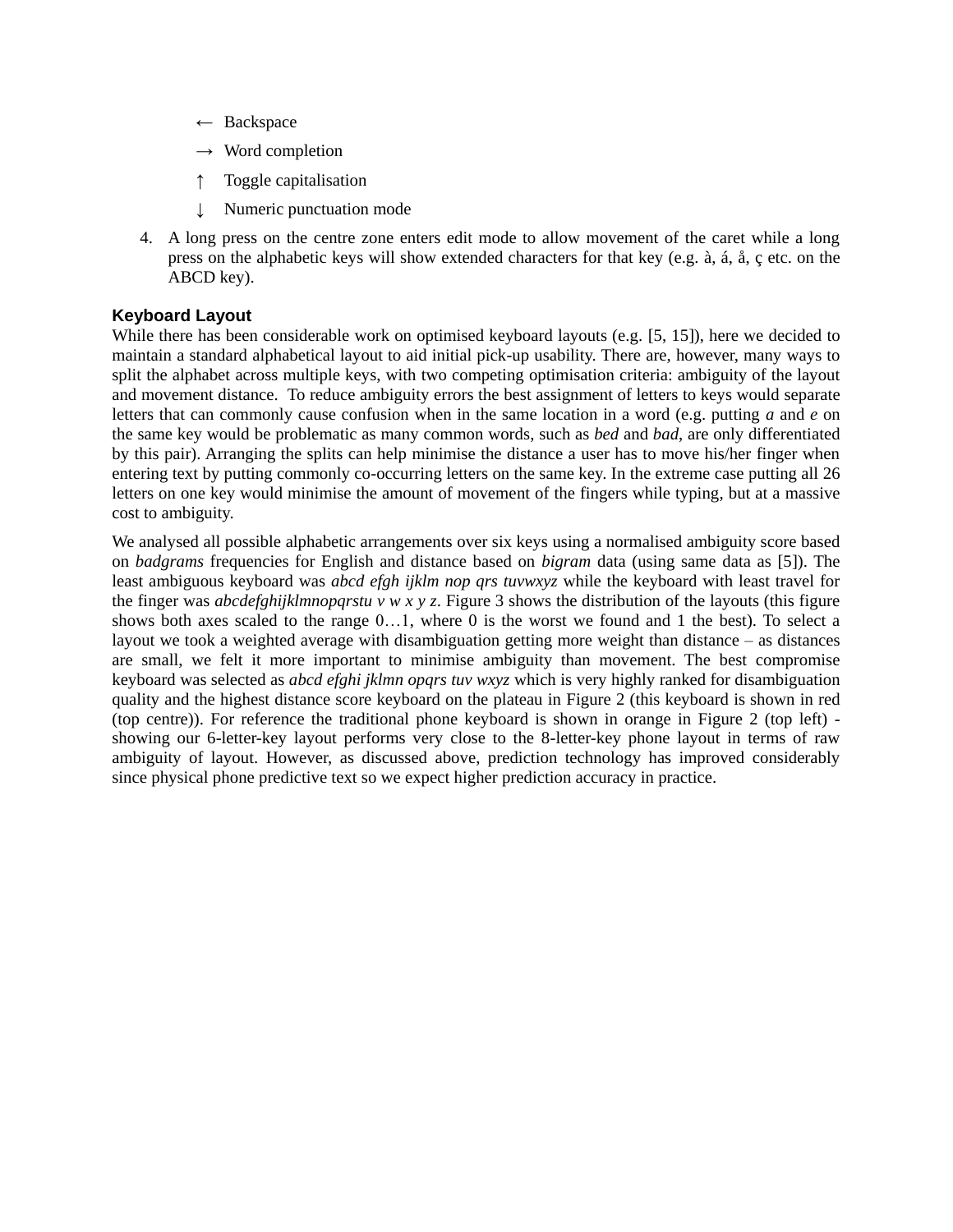

Figure 2**:** Distribution of keyboard scores

## <span id="page-3-0"></span>**Initial Implementation**

Our implementation was built using OpenAdaptxt running on an Android smartphone paired to a Sony SmartWatch 2. The watch has a 30 x 25 mm screen linked by Bluetooth to the smartphone, where the bulk of processing is done. The OpenAdaptxt [6] framework provided us with a powerful disambiguation engine that gives contextually based word suggestions, word completion and next word suggestions.

For our prototype we implemented elements 1 and 2 of our design from above along with the backspace  $\leftarrow$  and completion  $\rightarrow$  gestures. We also implemented a "symbol" mode, activated by pressing on the menu button of the watch, instead of a downwards swipe gesture. As our test phrase set was basic Latin alphabet we did not require accented characters for this trial so omitted those from our current implementation. [Figure 3](#page-4-0) shows a storyboard of entering a short phrase.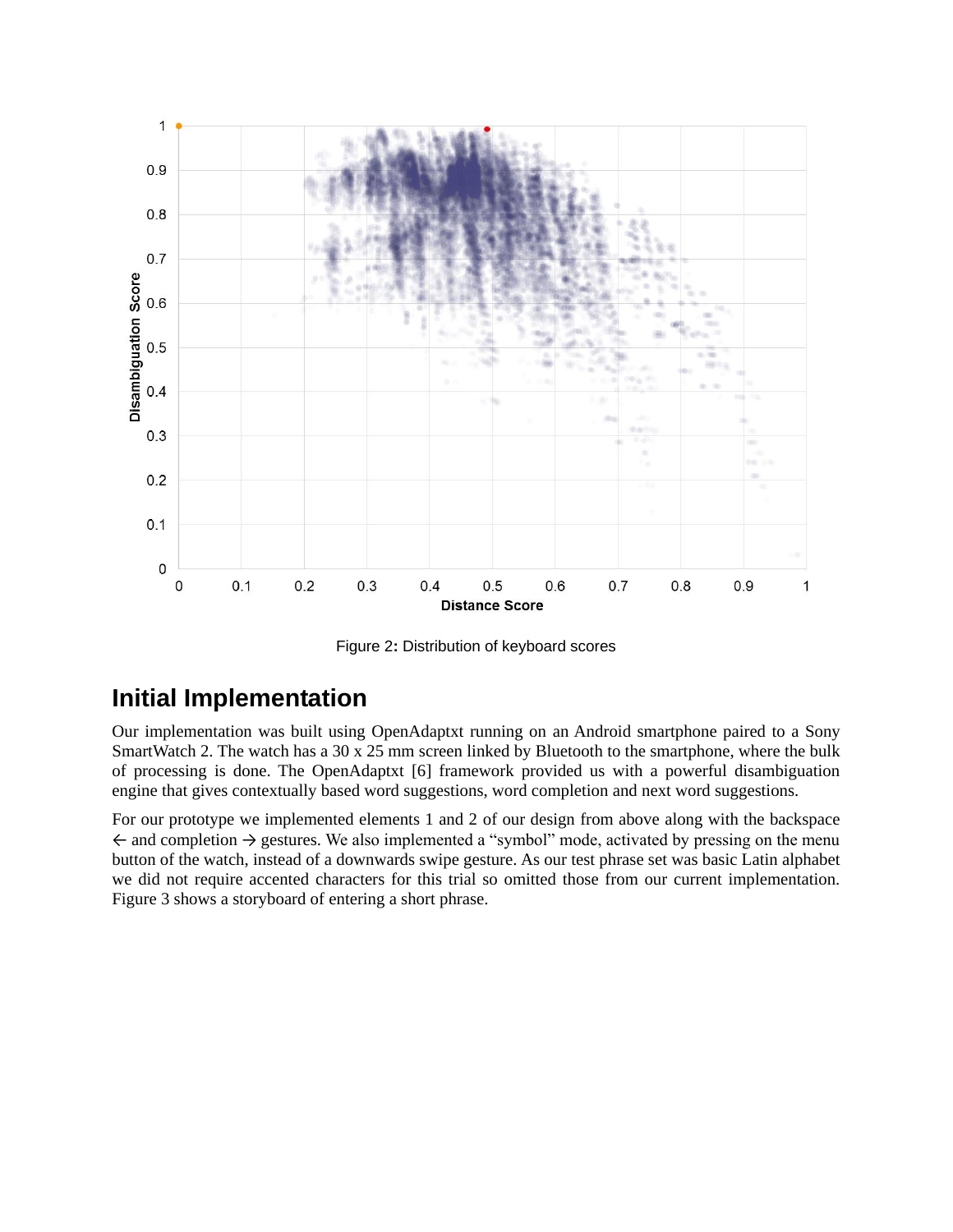

<span id="page-4-0"></span>Figure 3: Interaction sequence storyboard to enter "Have a good time". Blue circles present taps, while on-screen arrows present swipe gestures and their direction.

## **User Studies**

### **Study design**

l

To investigate the usability and performance of our keyboard we conducted controlled user studies with twenty users (9 female), recruited through mailing lists. The participants were primarily undergraduate and postgraduate students in Computer and Information Sciences and were all regular touch-screen smartphone users, but none had prior experience of a smart-watch. Participants were given a £10 token for taking part. The sessions were composed of four phases:

- 1. Introduction and brief prior-experience form completion;
- 2. Brief demonstration of how to enter text using our system;
- 3. Formal tasks;
- 4. Completion of final questionnaire and brief discussion of results.

Following the standard text entry approach to evaluation, we asked users to enter a set of short phrases using the smart-watch. We based our formal tasks (phase 3) on the Enron email set [18]. We used the "memorable" phrases from this collection – a set of relatively short phrases that have been shown to be easy to remember in copy tasks. We randomly selected 44 phrases and, to reduce the risk of particular words or phrases excessively affecting results, split them into two sets of 22 phrases. Each set composed of two practice phrases, followed by four groups of five phrases. Participants were equally distributed to each phrase set in a random manner. As the studies were conducted in the UK and we were using a UK-English dictionary, we adjusted the phrase set slightly with minor spelling variants and changing some names to common British names. As our initial implementation did not fully support contractions (e.g. *won't*) we also replaced these with full words (e.g. *will not*) 1 .

<sup>&</sup>lt;sup>1</sup> Our phrase sets are available at personal.cis.strath.ac.uk/mark.dunlop/watchtextentry/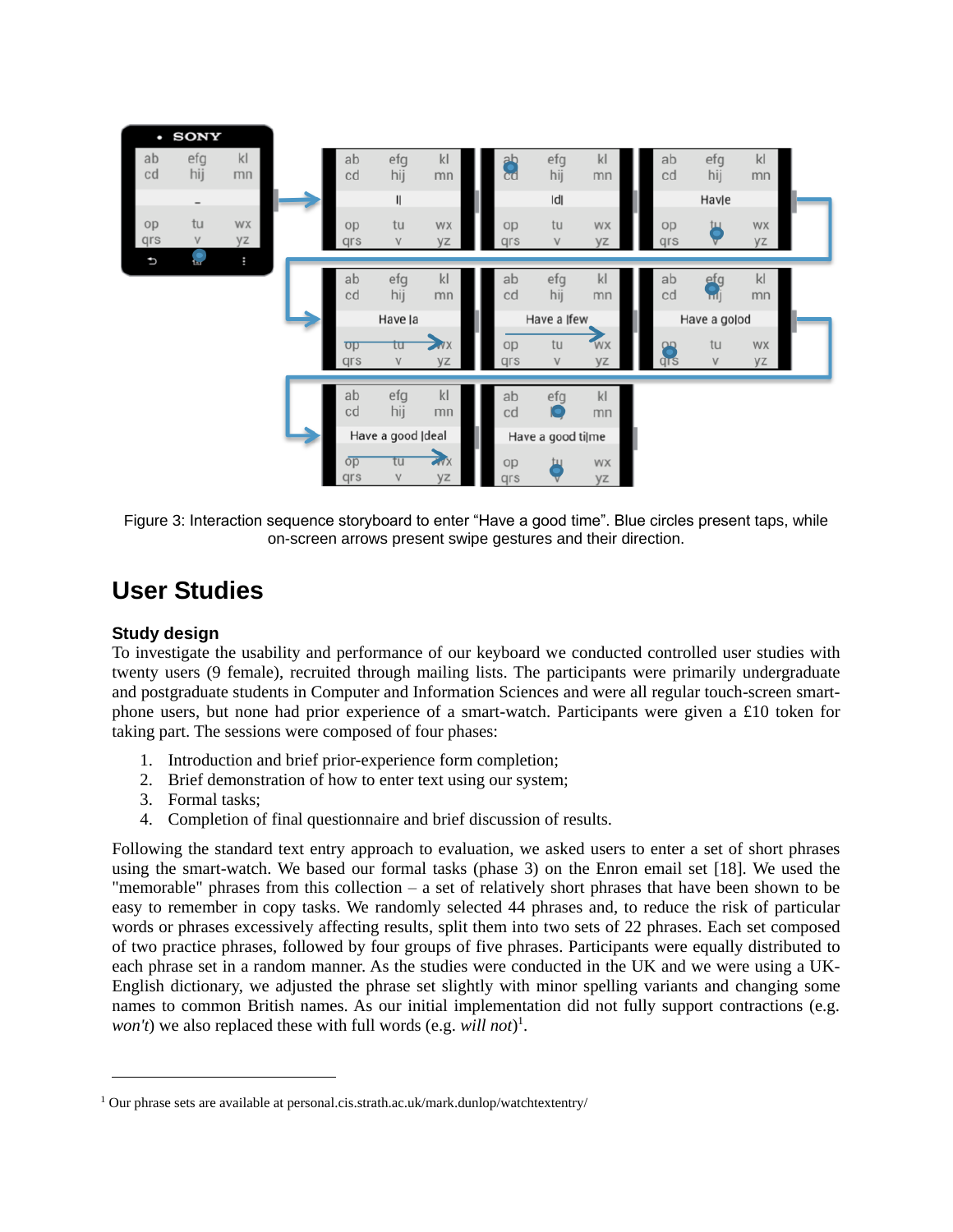In order to investigate how the length of phrases affects user performance, we sorted the phrases into four groups based on the length of phrases - we focussed on phrases of under 160 characters (the traditional SMS limit and higher than the 140 limit on Twitter). The two practice phrases and first group of main phrases were the shortest (average length of 13.1 characters, e.g. "*Are you there?"*). In each subsequent group we increased the average phrase length to a maximum average of 52.3 characters for group 5 (e.g. "*I will follow up with him as soon as the dust settles*"). As a result, the rest of the groups (1-5) had average phrase lengths of 13.0, 13.1, 21.0, 36.2 and 52.3 characters respectively.

Participants were asked to wear the watch on their non-dominant hand throughout the study and all participants chose to enter text using their dominant hand's index finger (Figure 1 right). We asked participants to complete a NASA TLX form [8] after completing each group and an exit questionnaire at the end of the session, followed by a brief discussion about their comments and views.

### **Input performance**

Our prototype also included an automatic logging module. For each input phrase we captured the time it took participants to complete it, the frequency of backspace gestures, the number of word completions and finally their computed words-per-minute during the input task (based on the standard 5 characters per word including space). The outcome is summarised in Figure 4.



Figure 4: Participants' logged performance metrics as an average per phrase, split by phrase group

Upon examining the data with a Shapiro-Wilk test, we found it to be not normally distributed in most cases therefore all correlations below are reported using Spearman's rho and mean differences using non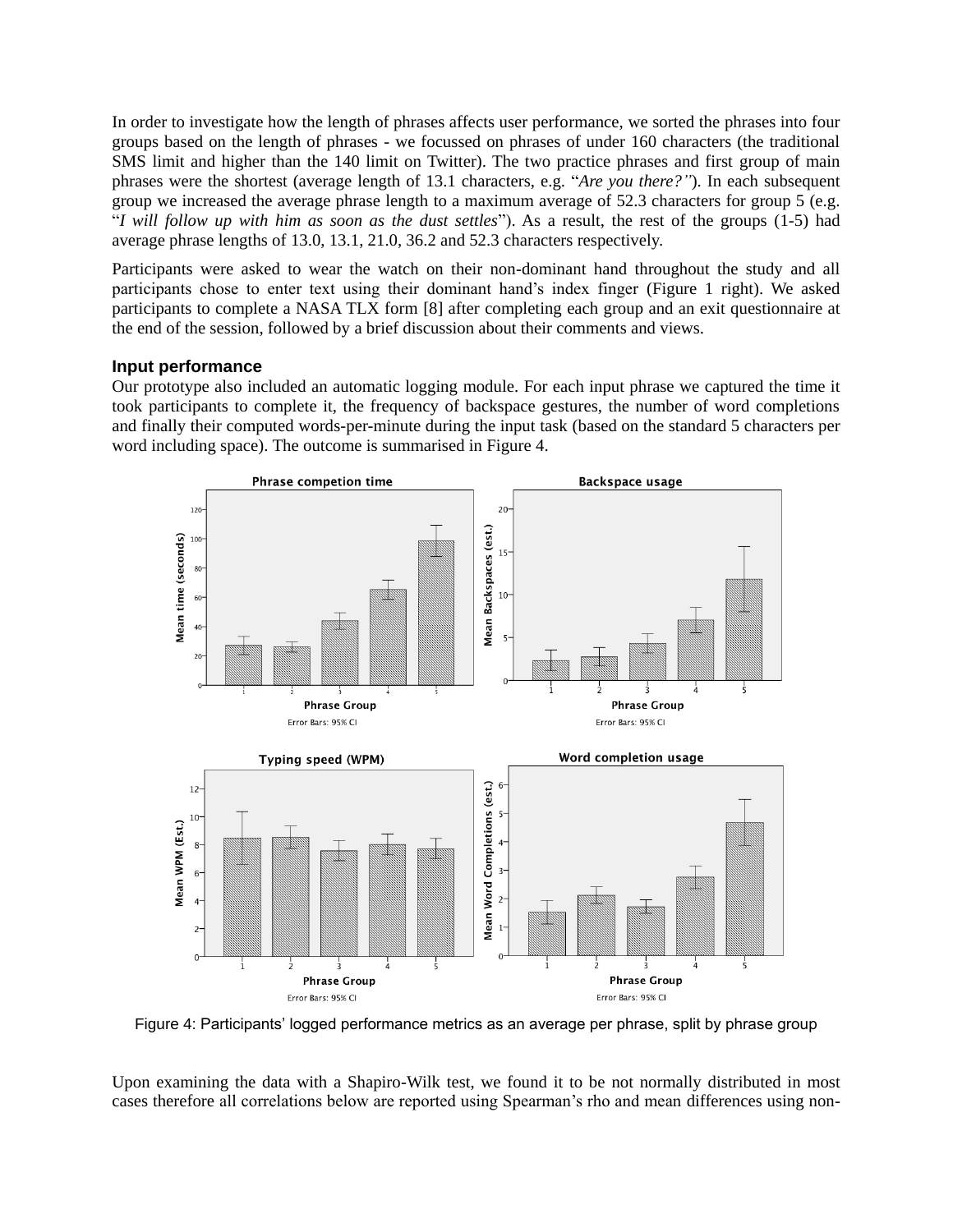parametric tests.

Participants generally took longer to complete phrases, as these increased in length. This is confirmed by a statistically significant correlation  $(r_s=0.823, p<0.01)$ . We also note that the number of backspaces, indicative of typing errors, also shows an increase in line with the increase in task length ( $r_s$ =0.665,  $p$ <0.01). Although the number of word completions correlates with the size of task length ( $r_s$ =0.588,  $p<0.01$ , we observe that the typing rate achieved by participants was constant during all phrase set tasks (*Mwpm=8.081, SD=2.789*), as confirmed by a Friedman (k-independent samples non-parametric) test (*χ <sup>2</sup>=4.120, p=0.39*).

### **Workload self-assessment**

We were also interested in users' subjective impressions of workload. After each group of phrases the users were asked to complete a NASA TLX form. The results are summarised in Figure 5. Participants typically ticked one of the gaps in the form giving a range from 1-20 with the centre line being between points 10 and 11. A lower score was good throughout, with 1 being best performance / least load and 20 being worst performance / highest load. While results were not very low overall, they were on average below the central bar for all dimensions and groups showing that the watch was not particularly demanding to use. However, several dimensions showed an increase as participants went through the phrase groups and none an overall drop – as is normal while users are learning a system. This indicates that the increase in length of phrases posed additional load that was not compensated for by increased experience.



Figure 5**:** NASA Task Load Index results per phrase group (error bars 95% C.I.)

Users initially rated their mental load quite high, this fell and then increased towards the end of the session. We found statistically significant differences in the means between phrase groups 2 and 5  $(d=2.970, p<0.01)$ , 3 and 5  $(d=2.558, p<0.05)$  and finally groups 4 and 5  $(d=2.327, p<0.05)$ , using Wilcoxon signed rank tests.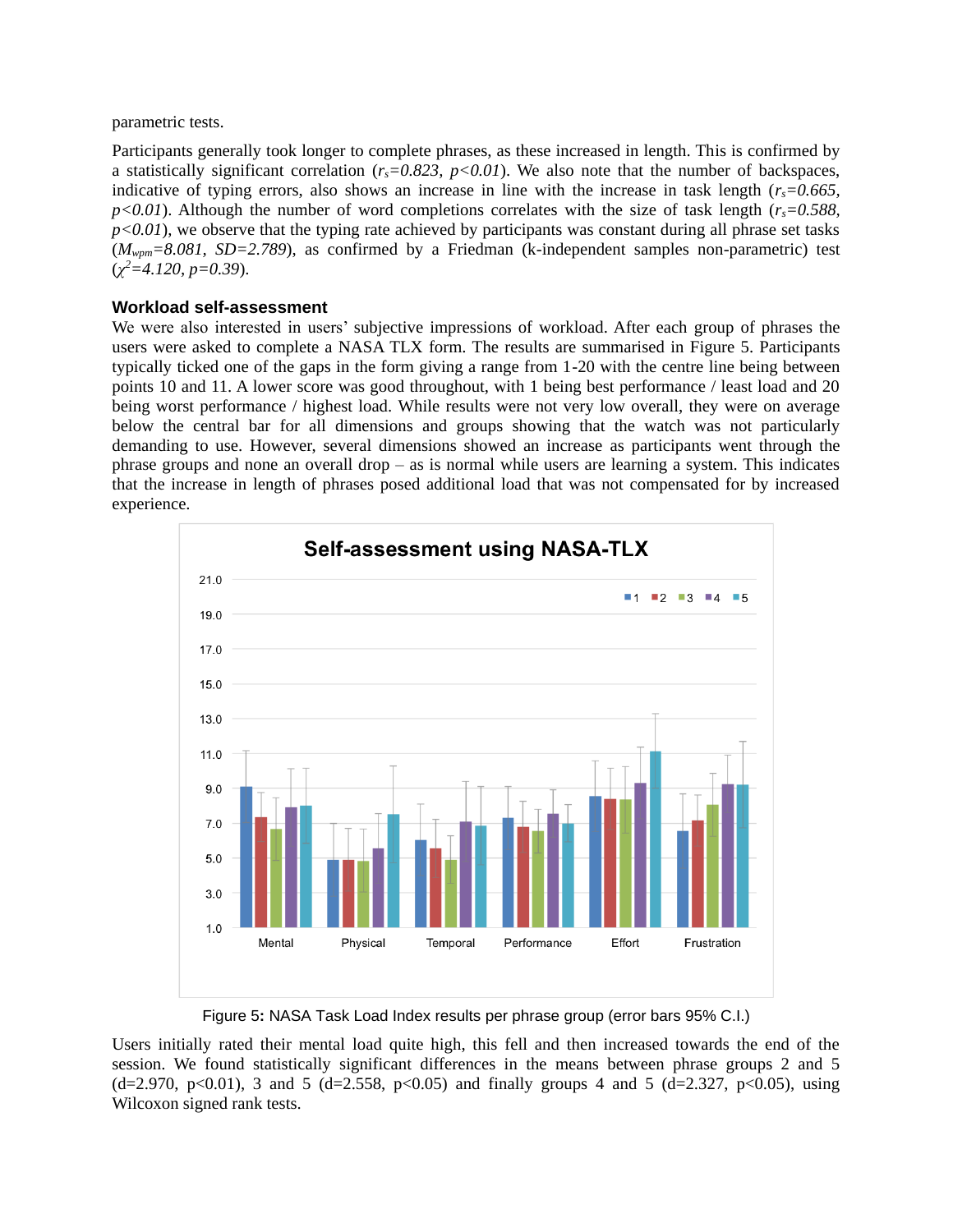Physical workload was low for the first three phrase groups but rose towards the end of the sessions. We found statistically significant difference in the means between groups 1 and 5 (d=1.967, p<0.05), 2 and 5  $(d=2.204, p<0.05)$  and 3 and 5  $(d=2.078, p<0.05)$  using Wilcoxon signed rank tests, confirming users were finding the physical workload higher in the final group compared to the first three. This reflected some comments from users that they were tiring and over time found the typing position uncomfortable.

Temporal workload measures how much time pressure the participants felt under. Following a similar pattern to mental workload, users felt under least temporal pressure in the middle phrase group and this rose towards the end. A significant difference was shown in the means between groups 3 and 4 (d=2.086,  $p<0.05$ ) and groups 3 and 5 (d=2.207,  $p<0.05$ ), using Wilcoxon signed rank tests.

Users' rating of their performance in the task did not vary significantly across the phrase groups (ANOVA with post-hoc Bonferroni tests). This is in-line with our observation that users tended to focus more on accuracy throughout rather than speed of entry so they felt no variation in their success in completing the tasks.

The overall effort rating followed the pattern of mental and temporal effort but only showed a statistically significant increase in effort to be present in pairwise comparisons between groups 2 and 5 (d=2.75, p<0.05, ANOVA with post-hoc Bonferroni).

Finally, overall user frustration appeared to grow throughout the session on average but with wide variations in reported scores. This was confirmed by statistical tests that confirmed a statistically significant difference in the means only between phrase groups 2 and 4 (d=2.068, p<0.05, Wilcoxon signed rank). Again this is concerning, as one would expect frustration to drop with time and confirms our view that the phrase and word lengths increasing had a larger impact than learning effects could counter.

#### **Qualitative Feedback**

At the end of the session we asked the users several questions about their experience with the watch text entry method. Using 7-point Likert scales, we asked for their overall rating of the keyboard and how likely they would be to use a watch than their phone for various tasks. Summarised in [Figure 6](#page-7-0), this shows that overall the watch was not particularly easy nor hard to use and that participants showed a stronger preference for using the watch for social replies than posts themselves and a strong preference against using the watch for longer text such as emails, although the caveat here is that users were only exposed to our solution for a short time and have not actually tried it in real-life situations).

| How would you rate this keyboard overall?                                        |                                                                             |                          |
|----------------------------------------------------------------------------------|-----------------------------------------------------------------------------|--------------------------|
| Very hard to use                                                                 | □□□□□□□□ Very easy to use                                                   |                          |
| For quick social replies (e.g. FaceBook / Twitter / IM), which would you prefer? |                                                                             |                          |
| This watch interface                                                             | $\Box$ $\Box$ $\Box$ $\Box$ $\Box$ $\Box$ Your phone                        |                          |
| For casual social posts (e.g. FaceBook / Twitter), which would you prefer?       |                                                                             |                          |
|                                                                                  | This watch interface $\Box \Box \Box \Box \Box \Box \Box + \Box$ Your phone |                          |
| And for larger piece of text entry (e.g. long email or document writing)?        |                                                                             |                          |
| This watch interface                                                             | $\begin{array}{c} \square \ \square \ \square \ \square \end{array}$        | $\Box$ $\Box$ Your phone |

Figure 6**:** Responses to final questionnaire questions (error bars 95% C.I.)

<span id="page-7-0"></span>We also asked users to give the three best and three worst aspects of the watch text entry. The main good points were that the prediction quality was high, that overall it was easy to understand and use, that it made good use of the space available, tactile feedback on touch was helpful, and the use of swipe for backspace and completion was helpful and easy to use.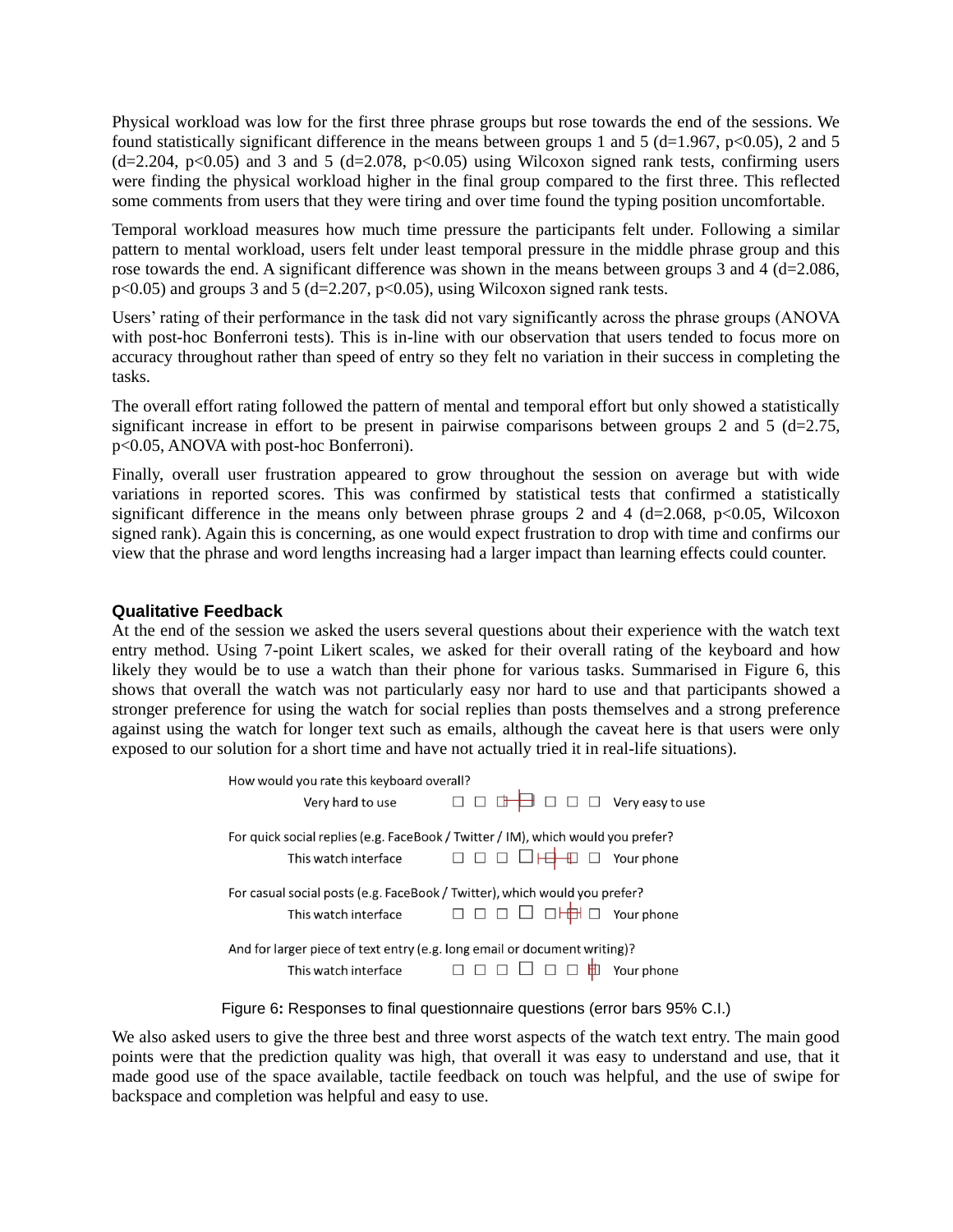On the negative side users reported frustration with the watch sometimes being slow to respond and failing to recognise taps. In observation we noted that users did not clearly understand the overloading of the central space bar as "insert space" and "rotate round suggested words" and this was also reflected in comments with users commenting on confusion of how to enter a space without the suggestion and in having to cycle round the whole suggested word list if they missed the word they wanted.

The predictive system also raised problems with editing, if users misspelled or mistapped a word they often had to backspace the whole word in order to correct. As one user explained "*Getting lost spelling a word in the middle of the word[, it] is sometimes difficult to easily understand which keys have been pressed in the context of your word if another [word] is predicted because each key is mapped to many characters … accidently typing the wrong letter makes me have to delete the whole word*".

Other issues raised were the inability to directly control capitalisation and no ability to move the cursor. Finally we had some network problems with some users that led to the host application stopping as it failed to save logged data over the network – users commented on these crashes but they were not, we believe, frequent enough to impact on their overall feedback.

In observations we noted that users rapidly learned the alphabetic layout with users quickly tapping on the right keys. As noted above, we observed a confusion with tapping the central area for space and for nextsuggestion and that this was confounded by the right swipe automatically inserting a space. We also observed particular words caused frequent problems, for example *definitely* was not suggested early and the spelling caused difficulty, with any mistake leading to drastically different suggestions. As reported above, when users spelled a word incorrectly, they tended to correct with multiple backspaces to the start of the word to start again – reflected in the rise in backspace use through the study groups.

# **Discussion and Future Directions**

We took an alphabetic ambiguous key approach to text entry based on multiple letters distributed over six keys. This worked well with users quickly adapting to the entry process. The only direct impact of the ambiguous key approach was that users who misspelled a word found it difficult to quickly recover and often backspaced out the whole word. One of the strengths of OpenAdaptxt is its ability to learn the user's individual writing patterns and adjust predictions to their particular patterns. For this study we disabled this feature as it would overlearn the test phrase sets. In reality a user's regularly used phrases would dominate reducing the problems with ambiguous entry. Furthermore, integrating a spellchecker would directly address the problem of misspelling words.

Our users liked both prediction and word completion. However, they found our interface design problematic, becoming confused between space and word-complete functions and frustrated when cycling round the suggestion list for rarer words. We now propose to remove the overloaded space key as originally proposed in Dunlop's early work [3] and use the following commands:

- ↕ space (tap on centre)
- ← Backspace
- $\rightarrow$  Word completion
- ↑ Previous word suggestion
- ↓ Next word suggestion
- **i** Symbols and numbers (menu)
- ↨ Shift (long-press on centre)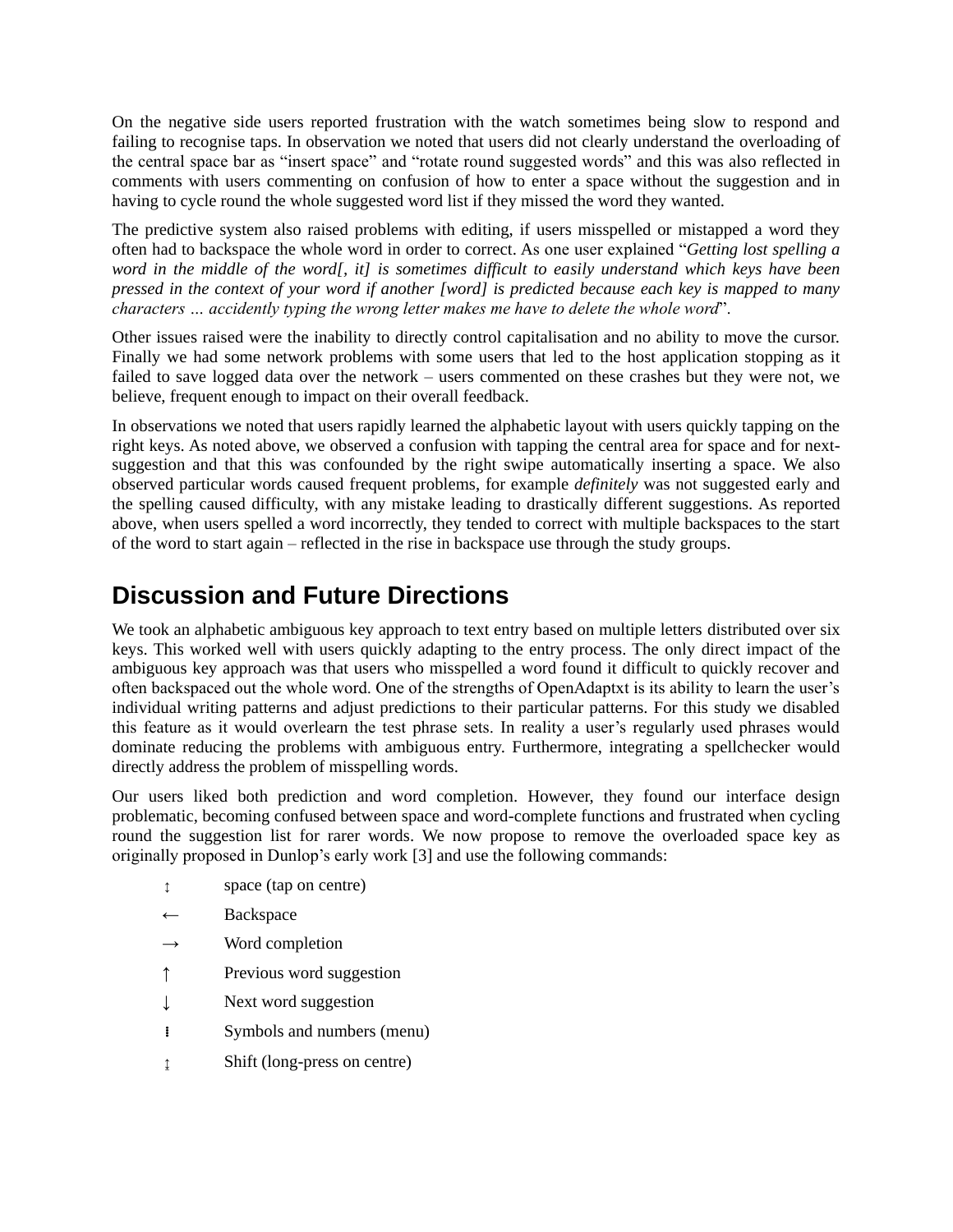A few users reported sensitivity problems with the watch. The main problem here appears to be with taps that move slightly during the press – these can erroneously be recorded as swipes, particularly when the user is trying to type carefully (thus pressing hard and slowly). After our initial prototyping, we introduced a time based threshold for taps and swipes (unfortunately the Sony SmartWatch API did not permit distance based thresholding). In the absence of improved event information from the API, a dynamic thresholding approach could be used to tune the time-thresholds to the individual user.

## **Conclusions**

Overall our users achieved an average of 8.1 wpm with many phrases being entered at over 10 wpm (in line with novice use of traditional phone predictive text [9]). This is not fast in terms of entry from smartphones but given the improvements we suggest and the use-case of short replies, we see this is positive confirmation that smart-watch text entry speeds can be good enough for short messages. In the longer term the watch APIs will improve to allow investigation of more advanced entry methods, such as gesture based entry and more dynamic interaction with the suggestions and interface. However we see strong evidence that our ambiguous key approach together with simple gestures is usable and we have proposed a refined model based on our user study experiences.

In conclusion: Our study has shown that text entry is possible on a smart-watch but is better suited to short input tasks. Furthermore, participants saw the value in using the watch to directly respond to social network postings without having to always retrieve their mobile device. One participant raised the interesting idea that using the watch would allow him to move to a larger "phablet" that could be kept in his bag except for more intense use.

The input method we developed was based around segmenting a touch surface into seven relatively large areas combined with simple gestures that were location independent. We paired this with some visual and basic haptic feedback and believe that this method would also be suitable for entry on many small touch surfaces such as fabric, project or skin conducted surfaces.

## **Acknowledgements**

Our grateful thanks to our experiment participants and KeyPoint Technologies for their help building upon OpenAdaptxt, particularly K. C. Bandatmakuru, S. Chintagunta, N. Durga and P. Dona. This work was partly supported by the UK EPSRC grant EP/K024647/1

## **References**

[1] Bellman, T., and MacKenzie, I. S. A probabilistic character layout strategy for mobile text entry. In *Proc. Graphics Interface '98*, Canadian Information Processing Society (1998).

[2] Curran, K., Woods, D., & Riordan, B. O. Investigating text input methods for mobile phones. *Telematics and Informatics*, *23*(1), 1-21 Elsevier (2006).

[3] Dunlop, M. D. Watch-Top Text-Entry: Can Phone-Style Predictive Text-Entry Work With Only 5 Buttons? In *Proc. MobileHCI 04, Springer Lecture Notes in Computer Science* (2004).

[4] Dunlop, M. D. and Crossan, A. Predictive text entry methods for mobile phones. *Personal Technologies*, 4:2 (2000).

[5] Dunlop, M. D. and Levine, J. Multidimensional Pareto optimization of touchscreen keyboards for speed, familiarity and improved spell checking. In *Proc. SIGCHI Conference on Human Factors in Computing Systems*, ACM (2012).